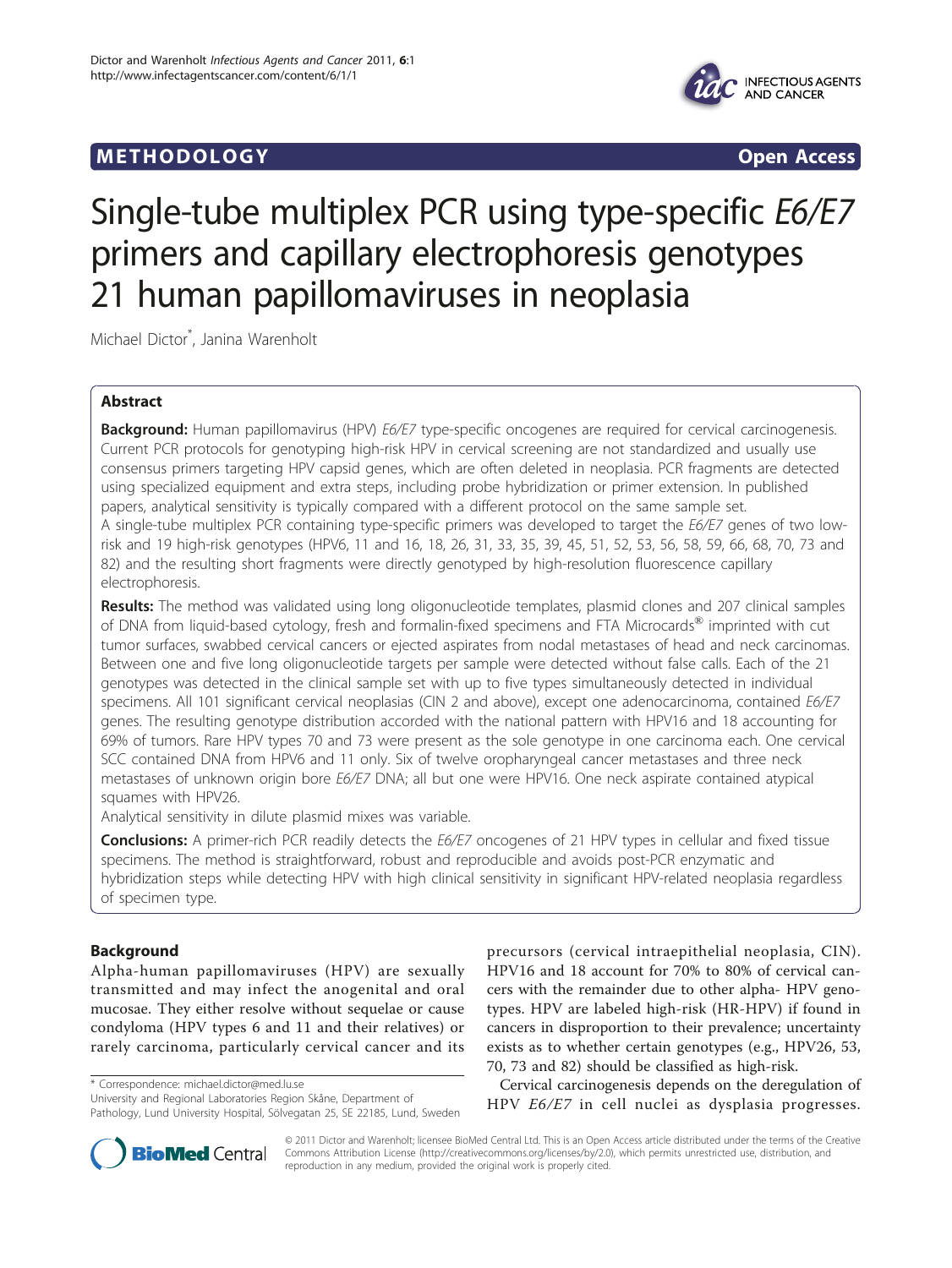Although no "gold standard" for type-specific HPV genotyping has been agreed upon, current methods generally employ the polymerase chain reaction (PCR) with consensus primers aimed at the  $L1$  capsid gene [\[1\]](#page-5-0), despite the fact that it is the E6/E7 genes which are most reliably conserved in cervical cancer [[2\]](#page-5-0). The typespecific E6/E7 junction is also less prone to sequence variation than other genes, which like the capsid genes may be lost during integration of viral DNA into the host cell genome [[2-](#page-5-0)[5](#page-6-0)].

By combining labeled E6/E7 primers in a multiplex PCR (MPCR) to yield products which are size and color-specific for each HPV genotype on capillary electrophoresis, the need for nested PCR, amplicon sequencing, probe hybridization or enzymatic detection steps [[6\]](#page-6-0) and specialized equipment is obviated. MPCR targeting these type-specific oncogenes has been reported but the methods may use proprietary technology not widely available and require additional post-PCR treatments, making them less suitable for small specimen volumes in the pathology laboratory [[6,7\]](#page-6-0). Capillary electrophoresis, on the other hand, is well established, widely available for fragment size analysis and it yields reproducible size peaks with a tolerance of  $\pm$  0.5 nucleotide (nt). We describe a single-tube straightforward E6/E7 MPCR capable of detecting 19 HR-HPV in a test set of highly significant lesions (CIN 2 to carcinoma) submitted as cytology specimens, including aspirates from metastases, as well as fresh and formalin-fixed tumor embedded in paraffin (FFPE).

# Results

We targeted in a single microfuge tube 19 definite or probable HR-HPV genotypes (HPV types 16, 18, 26, 31, 33, 35, 39, 45, 51, 52, 53, 56, 58, 59, 66, 68, 70, 73, 82) [[8,9\]](#page-6-0) and in addition low-risk (LR) HPV6 and 11 and as a control the human  $\beta$ -globin gene. Table [1](#page-2-0) lists the accession numbers of the HPV targets in GenBank, primer sequences, labels, true amplicon sizes and their observed electrophoretic sizes. Template DNA came from five sources: (i) long oligonucleotides mimicking E6/E7 targets (except for HPV types 16, 51 and 73) for determination of electrophoretic product size, (ii) for analytical sensitivity a test panel of 14 plasmid-cloned HPV genotypes [[10](#page-6-0)], courtesy of the WHO HPV Reference Lab, Malmö, Sweden, (iii) for clinical sensitivity, DNA extracted from 500 μL of pelleted cellular material in PreservCyt solution® used for ThinPrep cytology (Cytyc, USA), which specimens were obtained with a cytobrush ( $N = 97$ , including 37 consecutive normal, 13 atypical, 39 dysplasias and 9 cancers), (iv) FFPE specimens ( $N = 44$ , including 11 cervical dysplasias and 33 cancers) and (v) Indicating FTA Microcards® (Whatman, Germany) with imprinted cut tumor surface or applied swabs/aspirates ( $N = 64$ , including 30 primary cervical carcinomas and 3 nodal metastases, in addition to 31 aspirates of nodal metastases from head and neck SCC). FTA cards significantly expedite sample collection, storage and preparation and have been described previously in lymphoma MPCR [[11](#page-6-0)]. Patient specimens were de-identified to conform to the ethical guidelines established at our institution.

Results in clinical material are presented in Table [2](#page-3-0). All 19 HR-HPV were detected in at least one and most in more than two clinical samples with as many as five genotypes observed in a single specimen (Figure [1\)](#page-4-0). Peak amplitudes almost always exceeded 1000 fluorescence units. LR-HPV type 6 was present in five samples, one of which, a cervical squamous cell carcinoma (SCC), uniquely contained the E6/E7 genes from types 6 and 11 but not from any HR-HPV. This was the only specimen to contain HPV11.

About one-fourth of 37 consecutive samples with normal cytology were infected with HR-HPV and three of these (8%) had multiple genotypes. In 15 consecutive exfoliative samples of high-grade CIN (grades 2 and 3), one or more HR-HPVs occurred in all in the following order of frequency (slash indicates equal frequencies): types 16, 18/31, 33/58/66 and 45/53/59/73/82.

HPV E6/E7 genes were detected in 75 of 76 primary or metastatic cervical carcinomas (21 adenocarcinomas [ADCA], 55 SCC, including the single SCC containing LR-HPV only), as single infections in 91%. The one negative sample was a  $\beta$ -globin<sup>+</sup> ADCA (de-identification prevented confirmation of a true primary cervical tumor in this case). HPV16 and 18 accounted for 69% of the 75 HPV-associated cervical cancers, and other genotypes were in order of frequency: 31, 45, 56/59, 33/ 52, 58/66 and 35/53/70, which accords with the national statistics [[12](#page-6-0)].

Coinfection with more than one HPV type occurred less often in carcinomas in contrast to dysplastic cytology specimens, consistent with decreased rates of multiple infections among the generally older patients with carcinoma.

Nine of 31 nodal aspirates of SCC metastases from head and neck tumors (Table [2](#page-3-0) footnotes 6 and 7) contained HPV. The primary site in HPV<sup>+</sup> tumors was oropharyngeal in six instances, consistent with previous studies [[13](#page-6-0)], and the origin was unknown in three. All nine aspirates produced prominent HPV16 peaks only, confirming the overwhelming preponderance of this genotype and the reported lack of HPV18 in oropharyngeal SCC [[14](#page-6-0)]. HPV26, a suspected HR-HPV [[8\]](#page-6-0) previously reported in extracervical SCC [[15](#page-6-0)], was unexpectedly detected as the sole type in one nodal aspirate containing atypical squames but without a confirmed cancer diagnosis. This result was reconfirmed in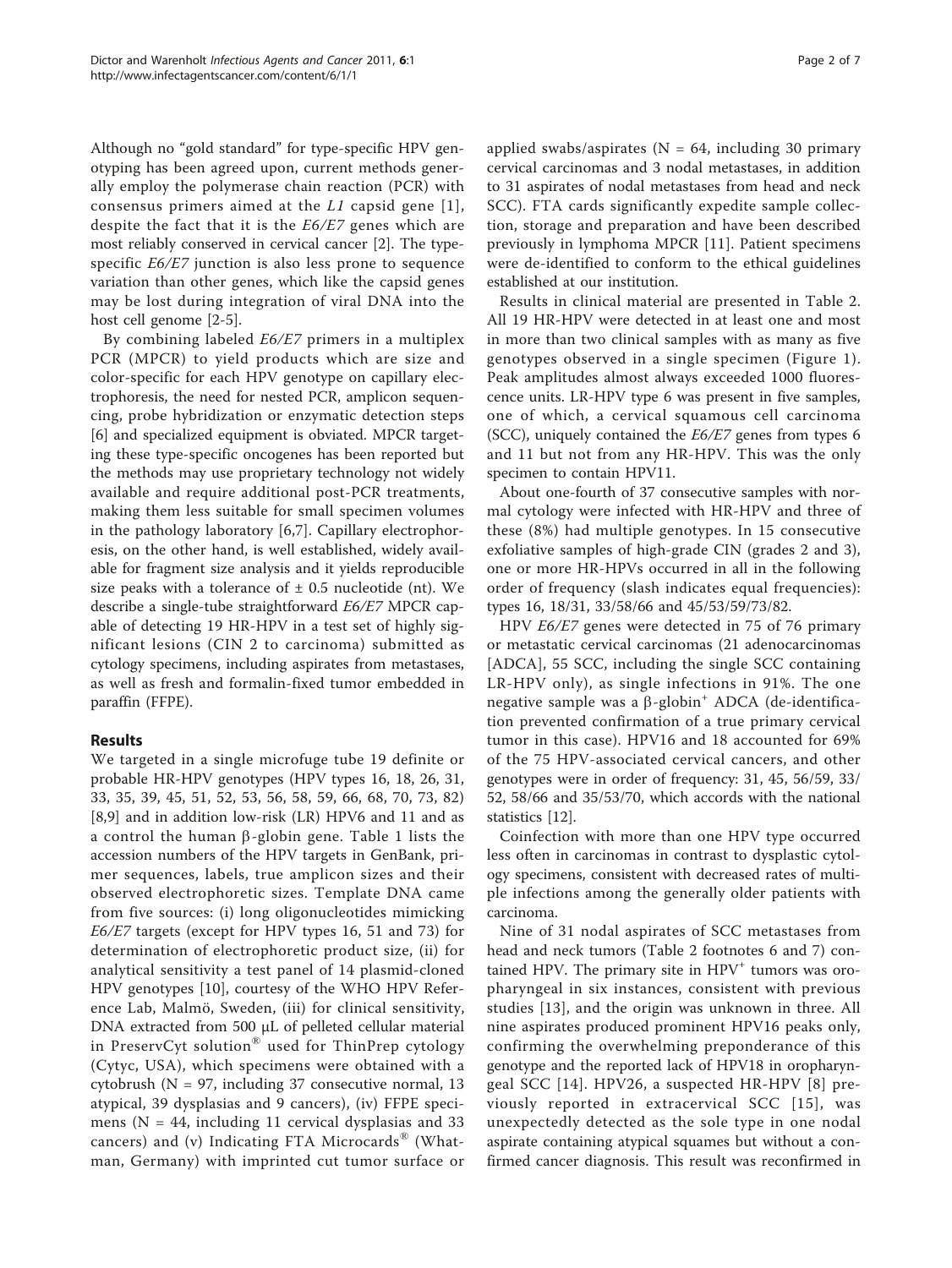| <b>HPV</b><br>type | Genbank<br>accession<br>no. |                               | E6/E7<br>Primers <sup>1</sup> |                               | Product's Product's<br>size (nt) | molecular electrophoretic<br>size $(nt)^2$ |
|--------------------|-----------------------------|-------------------------------|-------------------------------|-------------------------------|----------------------------------|--------------------------------------------|
|                    |                             | Forward                       | 5' label                      | Reverse                       |                                  |                                            |
| 39                 | M62849                      | ACA GTG TCG ACG GTG CTG GA    | <b>FAM</b>                    | GCT TTG GTC CAC GCA TAT CTG A | 94                               | 92                                         |
| 70                 | U21941                      | ACA GTG CCG ACA CTG CTG GA    | <b>NED</b>                    | GGC CGT GGT CCA TGC ATA TT    | 95                               | 94                                         |
| 68                 | Y14519                      | ACA GTG TCG SCA CTG CTG GA    | <b>HEX</b>                    | GGG CTT TGG TCC ATG CAT AGT   | 95                               | 95                                         |
| 18                 | X05015                      | AGT GCC ATT CGT GCT GCA AC    | <b>FAM</b>                    | ATG TTG CCT TAG GTC CAT GCA T | 98                               | 96                                         |
| 56                 | X74483                      | TGG TTG GAC CGG GTC ATG T     | <b>HEX</b>                    | CGT CTT GCA GCG TTG GTA CTT T | 103                              | 100                                        |
| 45                 | X74479                      | GGA CAG TAC CGA GGG CAG TGT A | <b>NED</b>                    | CCG GGG TCC ATG CAT ACT TAT   | 107                              | 106                                        |
| 33                 | M12732                      | AAT ATT TCG GGT CGT TGG GC    | FAM                           | AAC GTT GGC TTG TGT CCT CTC A | 109                              | 107                                        |
| 35                 | M74117                      | GGT GGA CAG GTC GGT GTA TGT C | <b>HEX</b>                    | GTT GCC TCG GGT TCC AAA TC    | 120                              | 116                                        |
| 66                 | U31794                      | ACC GGG TCA TGT TTG CAG TGT   | <b>NED</b>                    | CGT TTG CGG TGC AAG TTC TAA T | 122                              | 120                                        |
| 6/6b               | AF092932<br>X00203          | CCA AGG CRC GGT TCA TAA AGC   | FAM                           | GGG TCT GGA GGT TGC AGG TCT A | 123                              | 120                                        |
| 6а                 | L41216                      | CCA AGG CGC GGT TTA TAA AGC   | <b>FAM</b>                    | GGG TCT GGA GGT TGC AGG TCT A | 123                              | 120                                        |
| 31                 | J04353                      | GTG GAC AGG ACG TTG CAT AGY A | <b>HEX</b>                    | GGT CAG TTG CCT CAG GTT GCA   | 124                              | 121/203 <sup>3</sup>                       |
| 26                 | X74472                      | GGG CAG TGG AAA GGG TTG TGT   | <b>NED</b>                    | GGT TGC GGC ACC AGA TCT AGT A | 128                              | 126                                        |
| 51                 | M62877                      | AAT GCG CTA ATT GCT GGC AA    | <b>HEX</b>                    | TGC TCG TAG CAT TGC AAG TCA A | 143                              | 142                                        |
| 53                 | X74482                      | ATA TGT GGA CCG GGT CGT GC    | <b>FAM</b>                    | GGC ATT GCA GGT CAA TCT CAG T | 143                              | 143                                        |
| 82                 | AB027021                    | ACG GGA CAG TGT GCA AAT TGC   | <b>HEX</b>                    | TGC TCG TAG CAT TGC AAG TCA A | 150                              | 150                                        |
| 52                 | X74481                      | GTT GGA CAG GGC GCT GTT C     | <b>NED</b>                    | CCT CCT CAT CTG AGC TGT CAC C | 166                              | 167                                        |
| 59                 | X77858                      | ACA GTG TCG TGG GTG TCG GA    | FAM                           | TGC TCG TAG CAC ACA AGG TCA A | 169                              | 169                                        |
| 58                 | D90400                      | AGG GCG CTG TGC AGT GTG T     | <b>HEX</b>                    | CAT CCT CGT CTG AGC TGT CAC A | 172                              | 172                                        |
| 11                 | M14119                      | GGG AAA GGC ACG CTT CAT AAA   | <b>NED</b>                    | TGT CCA CCT TGT CCA CCT CAT C | 190                              | 190                                        |
| 16                 | K02718                      | GTG GAC CGG TCG ATG TAT GTC T | <b>HEX</b>                    | TCC GGT TCT GCT TGT CCA GC    | 209                              | 210                                        |
| 73                 | X94165                      | AAC AGT GGA CCG GAC GCT GT    | <b>FAM</b>                    | GGC AAG GCA TAC TGT GCA CTG A | 258                              | 260                                        |
| $\beta$ -globin    | NG000007                    | GAA GAG CCA AGG ACA GG TAC    | <b>HEX</b>                    | CAA CTT CAT CCA CGT TCA CC    | 268                              | 268                                        |

<span id="page-2-0"></span>Table 1 HPV primer and product characteristics

 $<sup>1</sup>$  Each ambiguous base code S, R and Y yields two different primer sequences. HPV types 51 and 82 share identical reverse primers.</sup>

<sup>2</sup> Default colors: FAM, blue; NED, black; HEX, green.

<sup>3</sup> Secondary HEX peak at 203 nt is due to cross-annealing to the HPV16 reverse primer.

a singleplex PCR on the same aspirate using HPV26 primers.

HR-HPV26, 39, 51, 68 and 82 were not present in this series of cervical carcinomas. Types 26, 53, 70, 73 and 82 are often not included in PCR protocols, partly due to inconclusive evidence of an overincidence in cancer. In our series, these types occurred 14 times in toto. Among cervical SCC, HPV types 70 and 73 each occurred once, type 53 was found in one SCC together with type 45, while type 26 was not detected in any cervical material. The rationale for inclusion of type 70 in the MPCR as a HR-HPV is further bolstered by its genotypic and biologic relation with HR-HPV [[9](#page-6-0),[16\]](#page-6-0). Among cell samples with high-grade CIN, one harbored HPV82, 31 and 33 concomitantly and another contained HPV53, 58 and 73.

In contrast to MPCR's high clinical sensitivity in lesional samples, its analytical sensitivity in dilute plasmid-HPV templates was variable, partly depending on whether single or multiple targets were present. Generally, six of the eight most prevalent HPV types needed >100 genome-equivalents/μL to elicit a definitive peak, especially if mixed with other plasmids, while half of the remaining genotypes were detected at a concentration 10-fold less (data not shown).

The MPCR was robust in clinical samples, producing readily interpretable peaks and results were reproducible on repeat runs. An occasional small spurious peak due to saturation of the laser detector disappeared after diluting the product.

Secondary peaks attributable to primer cross-annealing appeared occasionally, mainly in cervical cytology specimens (presumably the result of higher virus loads in productive infections), but did not correspond in size and color to true peaks and had amplitudes usually below our cutoff. In theory, mispriming of a forward primer could result in an additional peak for a given HPV type, while a mispriming reverse primer could present a new peak of the same or different size and color (all fluorophores were regularly placed on the reverse primer) as the target peak.

Forward primers in types 39, 59, 68 and 70, which are all 20-mers and share 3 to 7 nt in their 3' end sequence, might offer potential mispriming among their intended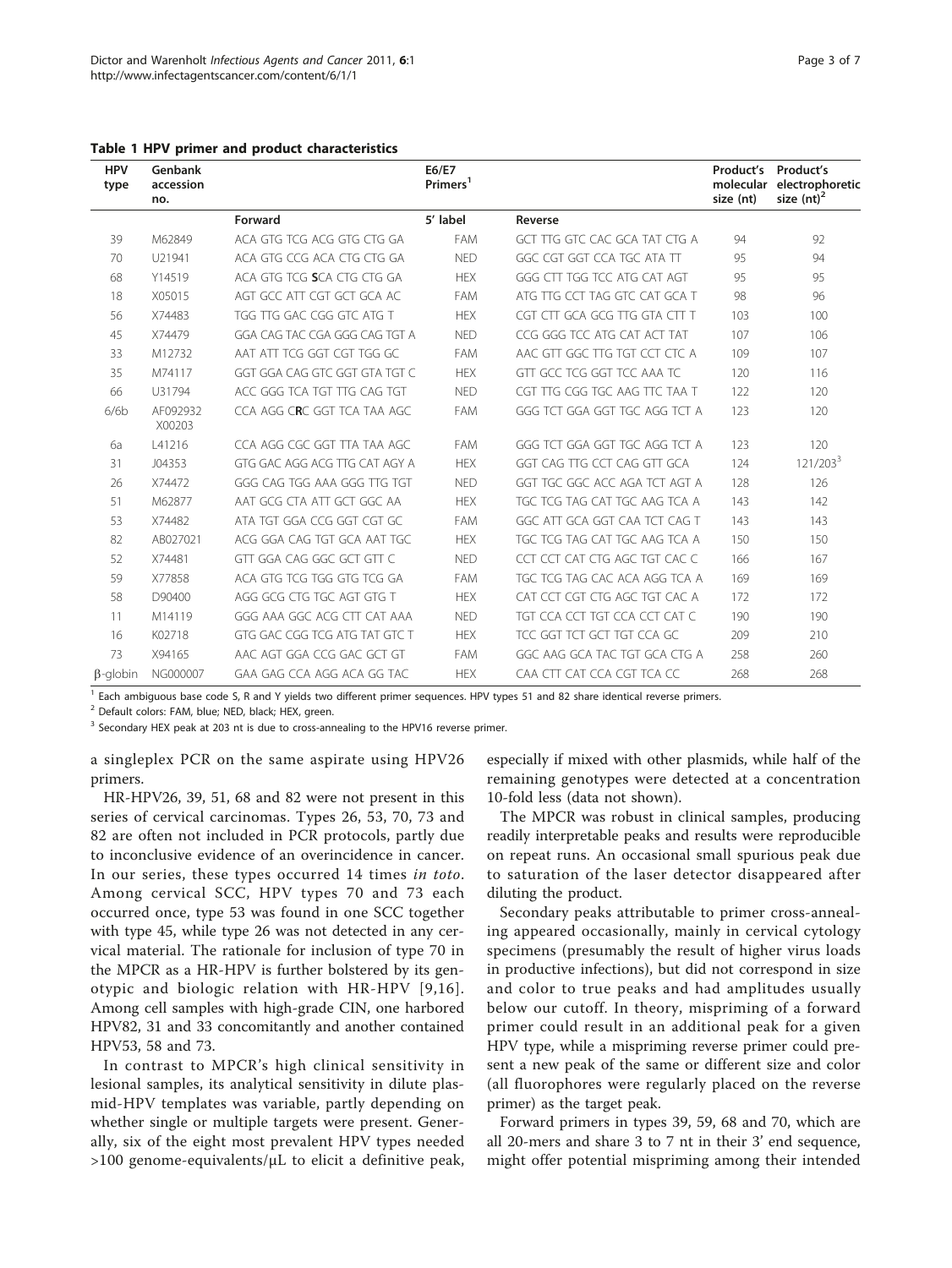#### <span id="page-3-0"></span>Table 2 HPV types in clinical samples

|                        |                  |                     |                   | LR-<br><b>HPV</b>     |               |                |              |                | HR-HPV         |                |                |                |                |                |                          |                |                |                          |                |                |                |                |                |                                                          |                |
|------------------------|------------------|---------------------|-------------------|-----------------------|---------------|----------------|--------------|----------------|----------------|----------------|----------------|----------------|----------------|----------------|--------------------------|----------------|----------------|--------------------------|----------------|----------------|----------------|----------------|----------------|----------------------------------------------------------|----------------|
|                        | $\boldsymbol{N}$ | $\beta$ -<br>globin | HR-HPV<br>(%)     | >1<br>genotype<br>(%) |               | 6 11           |              |                |                |                |                |                |                |                |                          |                |                |                          |                |                |                |                |                | 16 18 26 31 33 35 39 45 51 52 53 56 58 59 66 68 70 73 82 |                |
| Cervical<br>cytology   |                  |                     |                   |                       |               |                |              |                |                |                |                |                |                |                |                          |                |                |                          |                |                |                |                |                |                                                          |                |
| normal                 | 37               | 37                  | 9(24%)            | 3(8%)                 | 1             | $\mathbf{0}$   |              | 2              | 0              | $\circ$        | $\mathbf{0}$   | $\Omega$       |                | 0              | $\mathbf{0}$             |                | 0              | 3                        |                | $\mathbf 0$    |                | 2              | $\mathbf{1}$   | 0                                                        | $\circ$        |
| ASCUS <sup>1</sup>     | 12               | 12                  | 6 (50%)           | 3 (25%)               | $\circ$       | $\circ$        | $\mathbf{0}$ | 3              | $\circ$        | $\mathbf{0}$   |                | $\Omega$       |                | 3              | 1                        |                | $\circ$        | $\circ$                  | 0              | $\mathbf{0}$   | $\Omega$       | $\overline{0}$ | $\mathbf{0}$   | 0                                                        | $\overline{1}$ |
| columnar atypia        | $\mathbf{1}$     | $\mathbf{1}$        | $1(100\%)$        | 0                     | $\circ$       | $\circ$        | $\mathbf{0}$ | 1              | $\circ$        | 0              | $\circ$        | $\Omega$       | $\circ$        | 0              | 0                        | $\mathbf{0}$   | $\mathbf{0}$   | $\circ$                  | $\mathbf{0}$   | 0              | $\Omega$       | $\overline{0}$ | $\mathbf{0}$   | $\mathbf 0$                                              | $\circ$        |
| CIN <sub>1</sub>       | 24               | 24                  | 18 (78%)          | 6 (25%)               | 2             | $\mathbf{0}$   | 4            | $\overline{2}$ | 0              | 2              | 3              |                |                | 2              | $\overline{2}$           |                | $\mathbf{0}$   |                          |                | $\overline{2}$ |                |                | 1              | $\overline{2}$                                           | $\mathbf{0}$   |
| CIN2                   | 11               | 11                  | 11<br>$(100\%)$   | 4 (36%)               | $\circ$       | $\mathbf{0}$   | 7            | 3              | $\mathbf 0$    | $\overline{2}$ | $\overline{2}$ | $\mathbf{0}$   | $\circ$        | $\Omega$       | 0                        | 0              | $\circ$        | 0                        |                | $\mathbf 0$    | 1              | $\overline{0}$ | $\mathbf{0}$   | $\mathbf 0$                                              | $\overline{1}$ |
| CIN <sub>3</sub>       | 4                | 4                   | 4 (100%)          | 2 (50%)               | 0             | $\mathbf{0}$   | 3            | 0              | 0              |                | 0              | $\Omega$       | 0              |                | 0                        | $\mathbf{0}$   |                | 0                        |                |                |                | 0              | $\mathbf{0}$   | 1                                                        | $\circ$        |
| SCC <sup>2</sup>       | 9                | 9                   | 9 (100%)          | 3 (33%)               | $\mathbf{0}$  | $\mathbf{0}$   | 3            |                | $\mathbf{0}$   | 2              | 2              | $\mathbf{0}$   | $\mathbf 0$    |                | 0                        | $\overline{2}$ | $\mathbf{0}$   |                          |                |                |                | $\overline{0}$ | $\mathbf{0}$   | $\overline{0}$                                           | $\circ$        |
| subtotal               | 98               | 98                  | 58                | 21                    | 3             | 0              | 18           | 12             | 0              | 7              | 8              | $\mathcal I$   | 3              | 7              | 3                        | 5              | 1              | 5                        | 5              | $\overline{4}$ | 5              | 3              | $\overline{2}$ | 3                                                        | $\overline{2}$ |
| <b>FFPE</b>            |                  |                     |                   |                       |               |                |              |                |                |                |                |                |                |                |                          |                |                |                          |                |                |                |                |                |                                                          |                |
| CIN NOS                | 11               | 5                   | 11<br>$(100\%)$   | 2 (18%)               | $\mathbf{1}$  | 0              | 3            | 2              | $\mathbf 0$    |                | $\mathbf 0$    | $\circ$        | $\overline{1}$ | $\circledcirc$ | $\mathbf{1}$             | $\overline{1}$ |                | $\mathbf 0$              | $\circ$        | $\mathbf 0$    | $\circ$        | $\circ$        | $\circ$        | 1                                                        | $\overline{0}$ |
| SCC, cervix            | 23               | 13                  | 23<br>$(100\%)$   | 2(9%)                 | 0             | $\circ$        | 14           | $\overline{2}$ | $\circ$        | $\overline{2}$ | $\circ$        | $\mathbf 0$    | $\circ$        | 1              | $\circ$                  | $\mathbf{0}$   | $\circ$        | $\overline{2}$           | $\circ$        |                | $\overline{0}$ | $\overline{0}$ | $\circ$        | $\mathbf 0$                                              | $\overline{0}$ |
| ADCA, cervix           | 10               | 5                   | 9 (90%)           | $1(10\%)$             | $\circ$       | $\mathbf{0}$   | 5            | 3              | $\circ$        | $\overline{0}$ | $\circ$        | $\circ$        | $\circ$        | $\overline{1}$ | $\overline{O}$           | $\overline{O}$ | $\circ$        | $\circ$                  | $\overline{0}$ | $\mathbf{1}$   |                | $\overline{0}$ | $\overline{0}$ | $\mathbf 0$                                              | $\overline{0}$ |
| subtotal               | 44               | 23                  | 43                | 5                     | $\mathcal{I}$ | ${\cal O}$     | 22           | $\overline{7}$ | 0              | 3              | 0              | 0              | $\overline{1}$ | $\overline{2}$ | $\overline{\phantom{a}}$ | $\mathcal{I}$  | $\mathcal{I}$  | $\overline{2}$           | 0              | $\overline{2}$ | $\mathcal{I}$  | 0              | 0              | $\mathcal{I}$                                            | $\theta$       |
| <b>FTA</b>             |                  |                     |                   |                       |               |                |              |                |                |                |                |                |                |                |                          |                |                |                          |                |                |                |                |                |                                                          |                |
| SCC <sup>3</sup>       | 23               | 23                  | 22 (96%)          | 1 $(4\%)^4$           | 1             | 1              | 14           |                | 0              |                |                |                | 0              | 2              | 0                        |                |                |                          |                | 0              | 0              | 0              |                | 1                                                        | $\circ$        |
| $\mathsf{ADCA}^5$      | 11               | 11                  | 11<br>$(100\%)$   | 1(9%)                 | $\circ$       | $\mathbf{0}$   | 5            | $\overline{4}$ | $\mathbf 0$    | 2              | $\mathbf{0}$   | $\Omega$       | $\overline{0}$ | $\mathbf{0}$   | $\mathbf{0}$             | $\Omega$       | $\mathbf{0}$   | $\mathbf 0$              | $\overline{0}$ |                | $\Omega$       | $\overline{0}$ | $\mathbf{0}$   | $\Omega$                                                 | $\circ$        |
| SCC neck<br>metastasis | $31^6$           | 31                  | 10<br>$(100\%)^7$ | $\overline{0}$        | 0             | $\mathbf{0}$   | 9            | $\mathbf 0$    |                | 0              | $\circ$        | $\overline{0}$ | $\overline{0}$ | $\overline{0}$ | $\mathbf{0}$             | $\overline{O}$ | $\overline{0}$ | $\overline{O}$           | $\mathbf{0}$   | $\mathbf 0$    | $\mathbf{0}$   | $\mathbf 0$    | $\overline{0}$ | $\mathbf 0$                                              | $\circ$        |
| subtotal               | 65               | 65                  | $44$              | 2                     | 1             |                | 28           | 5              |                | 3              |                |                | 0              | 2              | 0                        |                |                | $\overline{\phantom{a}}$ | $\mathcal I$   |                | 0              | 0              |                | 0                                                        | 0              |
| total                  | 207              | 186                 | 145               | 29                    | 5             | $\overline{1}$ |              | 68 24          | $\overline{1}$ | 13             | 9              | $\overline{2}$ | $\overline{4}$ | 11             | $\overline{4}$           | $\overline{7}$ | 3              | 8                        | 6              | $\overline{7}$ | 6              | 3              | 3              | 5                                                        | $\overline{2}$ |

<sup>1</sup> Atypical squamous cells of undetermined significance.

 $2$  One bronchoalveolar lavage for a HPV59<sup>+</sup> SCC metastasis from cervix cancer is included.

<sup>3</sup> Includes 5 FTA imprints from consecutively resected cervical SCC (3 primary, 2 metastatic nodes) and 18 consecutive surface tumors swabbed in vivo.

<sup>4</sup> Both low-risk HPV types 6 and 11 E6/E7 were present in a cervical SCC from an elderly woman.

<sup>5</sup> Includes 6 FTA imprints from consecutively excised tumors (5 primary, 1 metastatic node) and 5 consecutive ADCA swabbed in vivo.

<sup>6</sup> Primary tumors were located in the oropharynx (11), mesopharynx (2), nasopharynx (3), tongue (1), larynx (3), oral cavity (1), paranasal sinus (1), preauricular skin (3) and unknown sites (6).

 $<sup>7</sup>$  HPV<sup>+</sup> metastases were derived from 6 primary tumors in the oropharynx (5 tonsillar and 1 base of tongue) and 4 unknown sites. HPV26 was found in atypical</sup> squames in a neck node without a confirmed diagnosis of carcinoma but is included among SCC of unknown origin.

targets, which would not necessarily produce a peak shift related to anomalous product sequence and none was seen in electropherograms with these genotypes. Moreover, use of the "touchdown" technique in initial PCR cycles probably abrogated any tendency of this limited sequence similarity to competitively inhibit visualization of mixed infection. For example, two mixed HPV68/70 infections were easily detected.

In silico analysis of individual E6/E7 target sequences queried for significant complementarity (> 85% overall complementarity with a requirement for complete complementarity in the last three 3' bases) with any of the primers in the master mix yielded 29 potential misprimed products of varying size and color derived from 16 of the 21 genotypes when testing clinical material, none of which were of the same size but different color from that expected for the target. Complete complementarity was noted only for HPV31, where its forward primer amplified type 31 E6/E7 in conjunction with the predicted homologous type 16 reverse primer. Thus,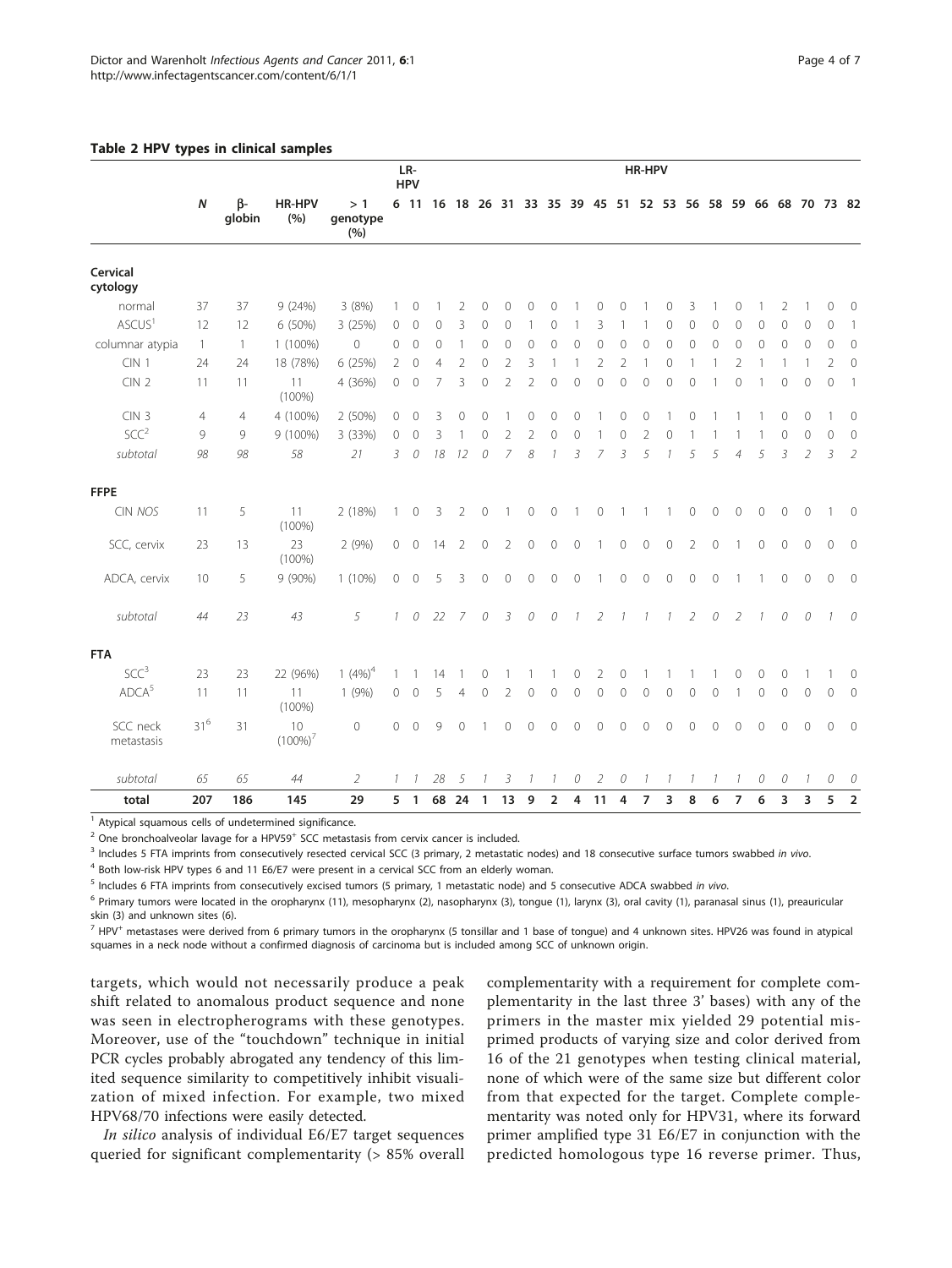<span id="page-4-0"></span>

nucleotides and the Y-axis shows fluorescence intensity in arbitrary units. The upper panel contains a single blue peak at 169 nt, corresponding to HPV59. In the middle panel, green peaks at 121, 210 and 268 nt confirm HPV31, HPV16 and the  $\beta$ -globin control, respectively. The bottom panel's black peak at 106 nt indicates HPV45 and the second peak at 121 nt matches HPV66. In the routine electropherogram with composite channels, peaks for types 31 and 66 overlap but are easily identified by color.

HPV31 gave the most significant and consistent secondary peak (Table [2](#page-3-0) footnote 4). Other predicted spurious amplicons included HPV66 annealing with its legitimate forward primer and type 56 reverse primer (91% complementarity) to yield a green product 1 to 2 nt larger than that of HPV68. Nonetheless, in no case was an apparent type 68 peak (three instances) found together with type 66 (six instances). HPV35, if annealed to the 52 reverse primer (91% complementarity) could yield an amplicon similar to HPV52 but this combination of products was not seen either.

# **Discussion**

We developed a primer-rich MPCR which offers singletube economy and straightforward simplicity in genotyping 21 potentially oncogenic HPV using type-specific E6/E7 primers. This broad spectrum and the short resulting amplicons necessary for formalin-degraded tumor specimens yielded a clinical sensitivity of 100% for high-grade CIN and 99% for cervical carcinoma, which clearly exceeds the HR-HPV detection rate reported for general primers when product detection is limited to the most common genotypes [[17](#page-6-0)]. The reasons for failure of consensus capsid primers to amplify their target include relatively frequent base substitutions and deletions which may affect primer annealing or probe hybridization [[2,](#page-5-0)[18](#page-6-0)-[20](#page-6-0)]. Importantly, our MPCR targets the sine qua non of cervical tumorigenesis, the E6/E7 oncogenes [[21,22\]](#page-6-0). Selection pressure appears to be minimal in codons within the E6/E7 transition zone and sequence variations in the HPV16 E6 gene, for example, tend largely to involve single nucleotides upstream of the primer region we used in all 21 genotypes [[21\]](#page-6-0).

Cervical cancer cell nuclei contain viral DNA either integrated in the host cell genome, as free episomes or both. If viral episomes disappear, which occurs in 20% to 50% or more of tumor specimens, most consistently in HPV18-induced tumors [[18\]](#page-6-0), only residual integrated HPV DNA would remain in the host cell and this would include the obligate  $E6/E7$  oncogenes [[2,](#page-5-0)[4](#page-6-0)]. A recently reported multiplex PCR targeting the E7 oncogene showed greater analytical sensitivity than PCR with broad-spectrum consensus L1 primers where product detection in both analyses used bead-based hybridization (Luminex) [[23](#page-6-0)]. In the single SCC in which our MPCR detected both HPV6 and 11 (footnote 2, Table [2](#page-3-0)), general L1 primers  $(GP5+/6+)$  in a PCR on the same patient sample followed by bead-based hybridization typing identified HPV6 but failed to identify HPV11, whereas a singleplex PCR with our type 11 E6/E7 primers repeatedly confirmed the original result.

When compared with cytology, HPV genotyping by PCR offers higher sensitivity but lower specificity in detecting intraepithelial neoplasia [\[24\]](#page-6-0) and PCR genotyping has been introduced as a means of triaging in cervical cancer screening programs. Ultimately, molecular methods may replace cytologic screening, in which case longitudinal testing using different PCR protocols may be expected to yield conflicting results. This makes a single, uniform, highly sensitive and reliable platform desirable for use in all relevant specimens, regardless of where in the diagnostic chain the specimen is obtained: screening, tissue biopsy/resection and eventual confirmation of metastasis by aspiration cytology or excision [[25-28\]](#page-6-0).

Our detection of rare HR-HPV in high-grade CIN and several suspected HR-HPV types in carcinoma points out that a relatively broad-spectrum multiplex PCR capable of typing all cervical carcinomas offers a desirable level of coverage but could still miss the rare tumor related to a low-risk HPV not covered in the analysis. In this regard, primers for additional genotypes could probably be added to the 46 already present in our MPCR without adversely affecting efficiency.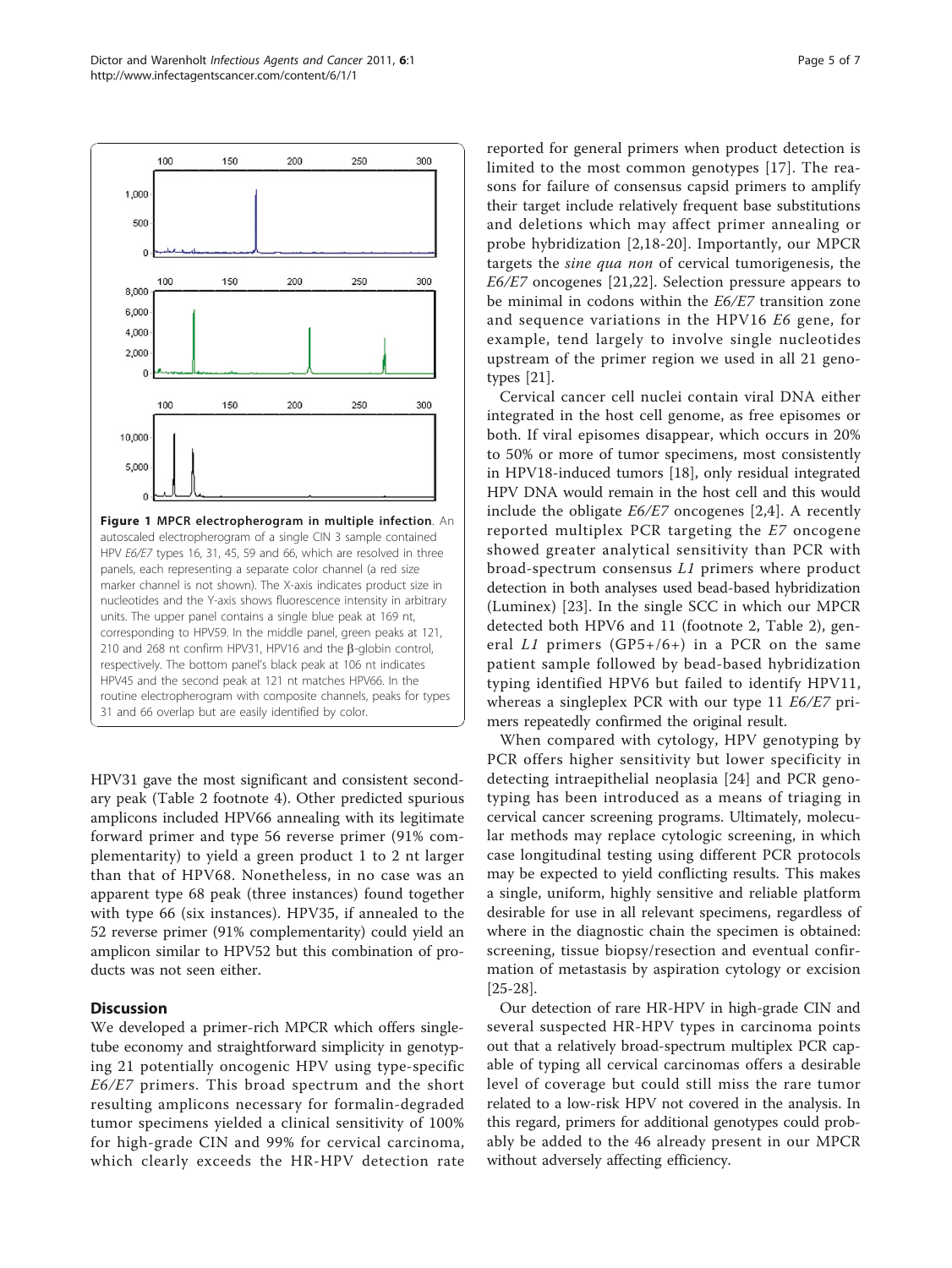<span id="page-5-0"></span>Although multiplex PCR with capillary electrophoresis gives lower analytical sensitivity, which would militate against its use in detecting infection per se or minimal residual malignant disease (cf., lymphproliferative diseases), in detection scenarios in the present study clinical sensitivity is more relevant and this was retained. If appropriately automated, scaled and tested on a larger population sample, our MPCR might be less likely to overburden triaging schemes with excessive detection of infections destined to resolve [[29\]](#page-6-0).

The cost of materials for the MPCR (unoptimized for use in screening) including primers and reagents, was about USD 7 per sample as of the year 2008.

# Conclusions

A primer-rich PCR readily detects the E6/E7 oncogenes of 21 HPV types in fresh and fixed cytology and tissue specimens. The method is straightforward, robust, avoids post-PCR sequencing and hybridization steps by using fragment size analysis and detects HPV with high sensitivity in significant HPV-related neoplasia regardless of specimen type.

# Methods

#### Primer and product details

Primer parameters were adjusted to yield as many amplicons separated in size by  $\sim$ 3 or more nucleotides as possible while maintaining high PCR efficiency. Primer pairs were chosen to avoid potential duplex formation within and between pairs. Each primer pair with amplicon was used in a BLAST query of human and viral databases [http://www.ncbi.nlm.nih.gov/tools/](http://www.ncbi.nlm.nih.gov/tools/primer-blast/) [primer-blast/](http://www.ncbi.nlm.nih.gov/tools/primer-blast/) to confirm the sequence's uniqueness for each HPV genotype and to adjust primers for minor polymorphisms in primer binding sites reported for subtype variants. All reverse primers were synthesized with 5' labels (FAM, blue; HEX, green or NED, black), which were alternated with each increase in corresponding amplicon size. Primers for the human  $\beta$ -globin control gene were designed to yield a green 268 nt product. The result was 46 unique primers designed to yield short products suitable for both high-molecular weight DNA and formalin-fixed material; expected HPV product sizes ranged from 94 to 258 nt with all but two being≤190 nt. Primer sets were then synthesized and purified by HPLC (Eurofins MWG/Operon, Germany).

#### PCR protocol

DNA was extracted from sections and from cytology fluid using a kit (GentraSystems, USA) according to the manufacturer's instructions. DNA was precipitated in isopropanol, the pellet resuspended in 10 mM Tris-buffer, pH 8.5 and 50-100 ng was used as template.

After extensive testing in >400 PCR using single and combined primer pairs, an optimal MPCR, capable of detecting at least 5 genotypes simultaneously in a single tube, was determined. It used 25 μL of (obligatory) Multiplex PCR Kit® (cat. no. 206143, Qiagen, Germany) in a 50 μL reaction, which included 5 μL of a solution containing 0.3 μM of each forward and reverse primer for  $β$ -globin and HPV types 16, 39, 66 and 68 with 0.2 μM for all other primers. After 15 min at 95°C, 8 "touchdown" cycles (1°C decline in annealing temperature for each succeeding cycle) were run starting with annealing at 65°C for 90 s in the first cycle, then 95°C, 30 s; 65°C -1°C, 90 s for seven cycles; 72°C, 45 s, and 22 cycles with constant parameters (95°C, 30 s; 57.5°C, 90 s; 72°C, 45 s) with a final extension at 68°C for 15 min. All E6/ E7 oligonucleotide targets were detected singly and in mixed combinations of 4 or 5 genotypes at estimated concentrations of  $1.5 \times 10^3$  to  $1.5 \times 10^5$  virus equivalents per genotype per μL.

# Capillary electrophoresis

One μl of PCR product was added to a mixture of 12 μl formamide and 0.5 μl ROX 500 size standard prior to heat-denaturation and loading on an ABI Prism<sup>®</sup> 3130 Genetics Analyzer whose capillaries were filled with POP7 polymer (minimum runtime 18 min). Data files were analyzed in GeneMarker<sup>®,</sup> vers. 1.75. Peaks were called if they were  $\sim$ 1 nt or less in width, corresponded to the predetermined size  $(\pm 0.5 \text{ nt})$  and color of a given genotype and were ≥500 fluorescence units to allow ready distinction from baseline.

#### Acknowledgements and Funding

The authors are grateful to V. Orlovac for skillful laboratory assistance and to Drs. P. Kannisto, C. Borgfeldt, S. Dawaskiba, C. Walther, P. Rissler and H. Domanski for supplying the clinical material. Capillary electrophoresis was performed by E. Rambech in the Oncology Research Department, Lund University Hospital. Funds were provided by Region Skåne through Lund University Hospital.

#### Authors' contributions

MD designed the primers, the approach to validation, including the selection of appropriate materials and drafted the manuscript. JW designed the MPCR protocol and performed the analyses. Both authors collaborated in the interpretation of data for each sample. Both authors read and approved the final manuscript.

#### Competing interests

The authors declare that they have no competing interests.

#### Received: 8 November 2010 Accepted: 17 January 2011 Published: 17 January 2011

#### References

- 1. van den Brule AJ, Meijer CJ, Bakels V, Kenemans P, Walboomers JM: [Rapid](http://www.ncbi.nlm.nih.gov/pubmed/2177751?dopt=Abstract) [detection of human papillomavirus in cervical scrapes by combined](http://www.ncbi.nlm.nih.gov/pubmed/2177751?dopt=Abstract) [general primer-mediated and type-specific polymerase chain reaction.](http://www.ncbi.nlm.nih.gov/pubmed/2177751?dopt=Abstract) J Clin Microbiol 1990, 28:2739-2743.
- 2. Morris BJ: [Cervical human papillomavirus screening by PCR: advantages](http://www.ncbi.nlm.nih.gov/pubmed/16232081?dopt=Abstract) [of targeting the E6/E7 region.](http://www.ncbi.nlm.nih.gov/pubmed/16232081?dopt=Abstract) Clin Chem Lab Med 2005, 43:1171-1177.